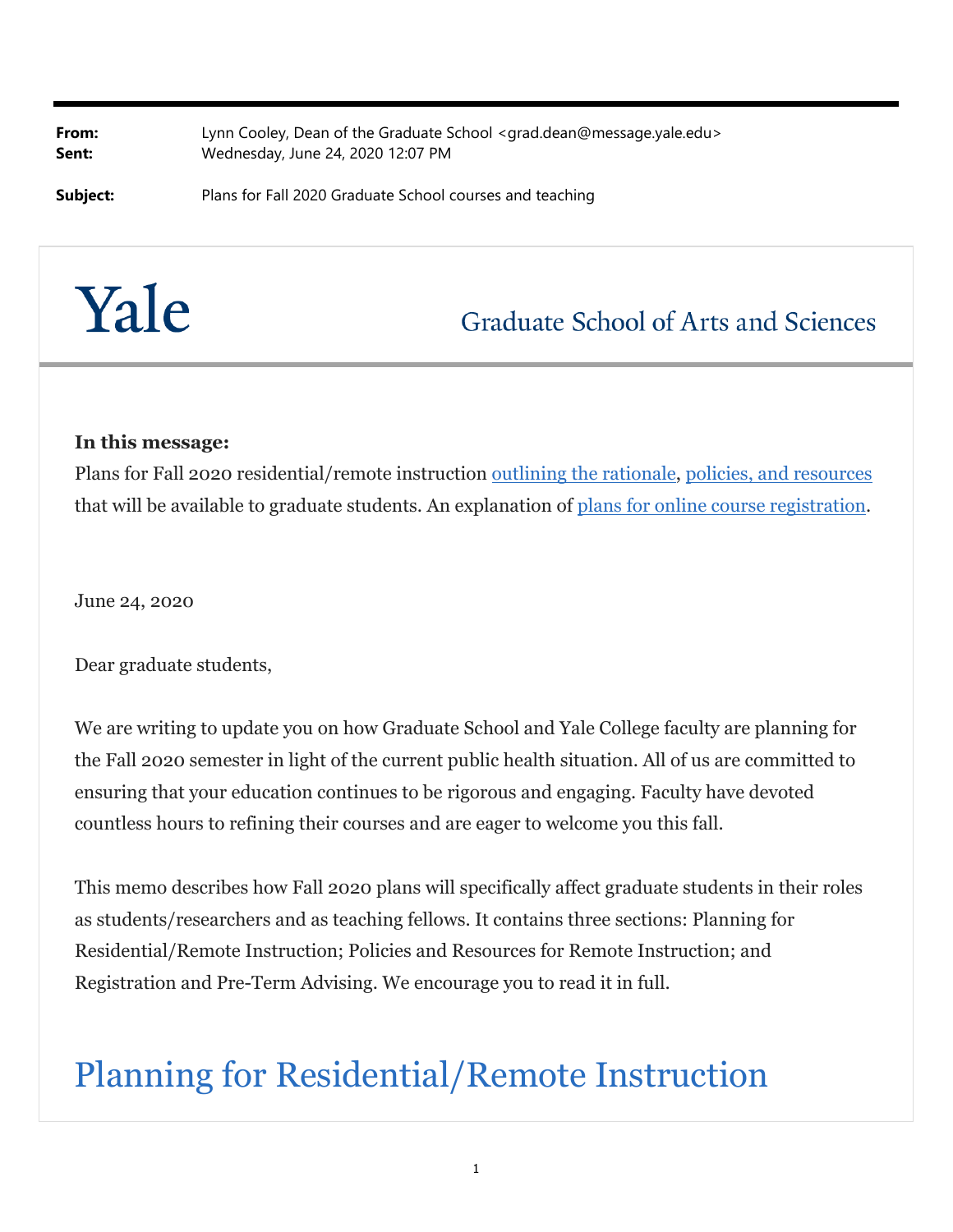Given the uncertainties of the fall semester, we have asked instructors to plan their courses with a residential/remotemodel in mind. This model assumes that most students in GSAS will return to New Haven to live off campus as well as on campus in less dense conditions than previous. Classes will be offered primarily using remote modalities for online attendance.

In certain exceptional cases, classes that cannot be conducted entirely online (such as lab- or studio-based courses) may have in-person components applying social distancing measures if the public health situation permits. Some additional decisions about content and delivery will take place at the departmental level in keeping with public health constraints.

We considered a number of possible models for fall teaching: each model, including the residential/remote approach, has drawbacks. However, residential/remote offers the following advantages:

#### **The residential/remote model is flexible.**

The residential/remote model permits us to transition swiftly to a fully remote scenario should we need to adapt to changes in the public health situation.

#### **Remote teaching allows us to adapt at the local level.**

If we need to quarantine locally or isolate members of our community, remote teaching allows quarantined or isolated instructors/students to continue teaching and learning.

Should we need to contact-trace, remote teaching reduces opportunities for contact and simplifies the process.

Remote teaching also allows faculty or teaching fellows to remain at home with their children if schools are closed, if they care for vulnerable people, or because they are vulnerable to infection themselves.

 **Including a residential component enables students who rely on university housing to return to campus.**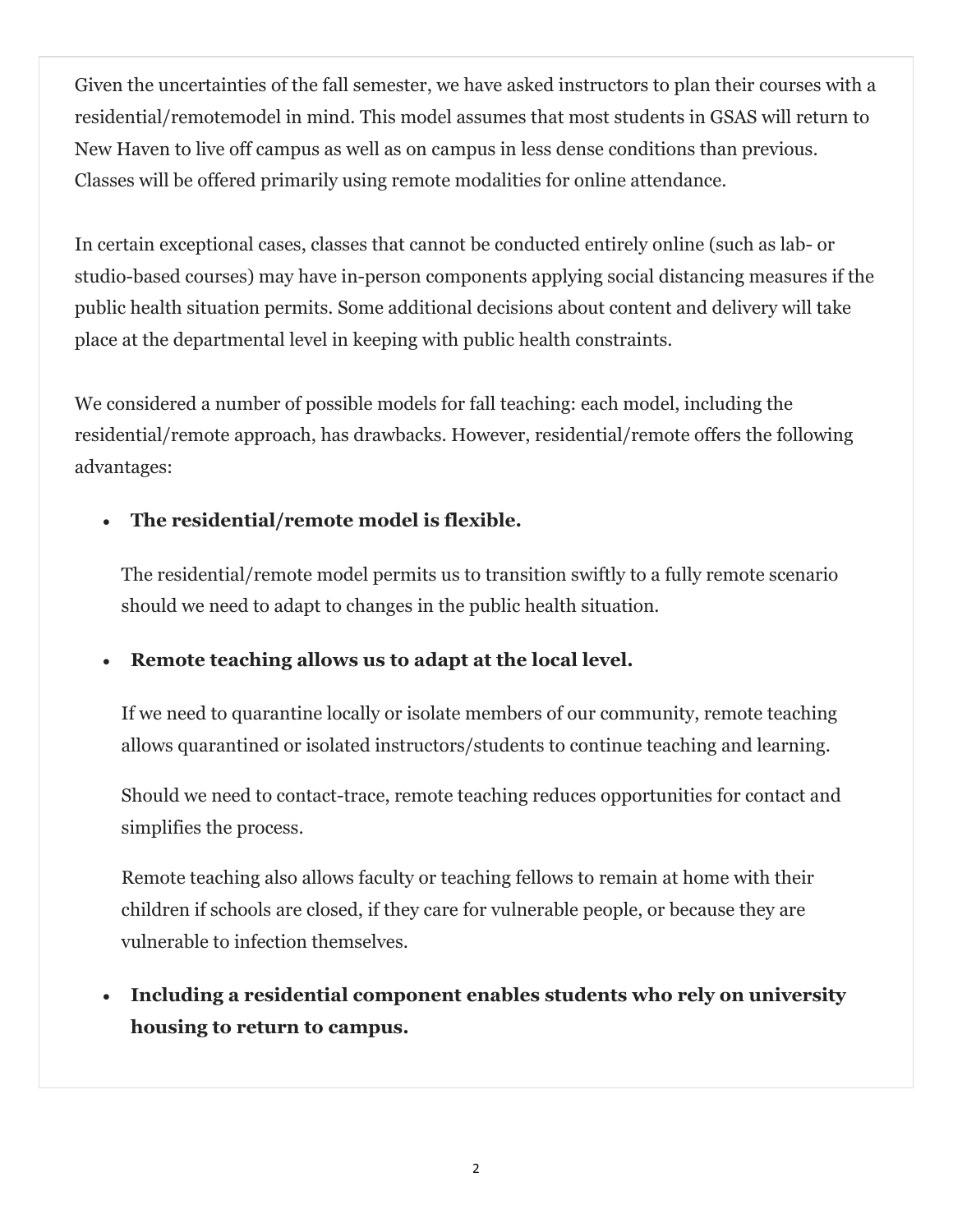Students who can return to campus will have communities in which to learn together as much as is possible with social distancing measures in place. Students can also learn from home without impeding progress toward their degrees.

This model allows us to accommodate students who prefer not to return to campus or are unable for any reason to get to New Haven in time for the first semester.

#### **The residential/remote model limits face-to-face student interaction with faculty and staff.**

This helps to reduce the risks of spreading COVID-19 to vulnerable members of our community.

## Policies and Resources for Remote Instruction

Graduate School and Yale College Faculty have come together with staff and student representatives to form the FAS Academic Planning Committees and Task Forces. These groups have spent hundreds of hours developing an extensive set of resources to help instructors prepare their courses for remote delivery through investments in technology and innovations in pedagogy. These faculty-developed resources complement the resources already available through the Poorvu Center for Teaching and Learning.

Evaluations for undergraduate and graduate courses will take the form of letter grades. GSAS will use the H through F grading scheme. Any further adjustments to policies (for example, regarding incompletes) will be announced in the coming weeks.

## Registration and Pre-Term Advising

GSAS and Yale College will adopt a pre-registration and advising system that allows for advance planning while preserving students' ability to explore new courses. This change affects those of you taking courses as well as those of you serving as Teaching Fellows.

From August 10-21, Yale College students will participate in an online early course registration